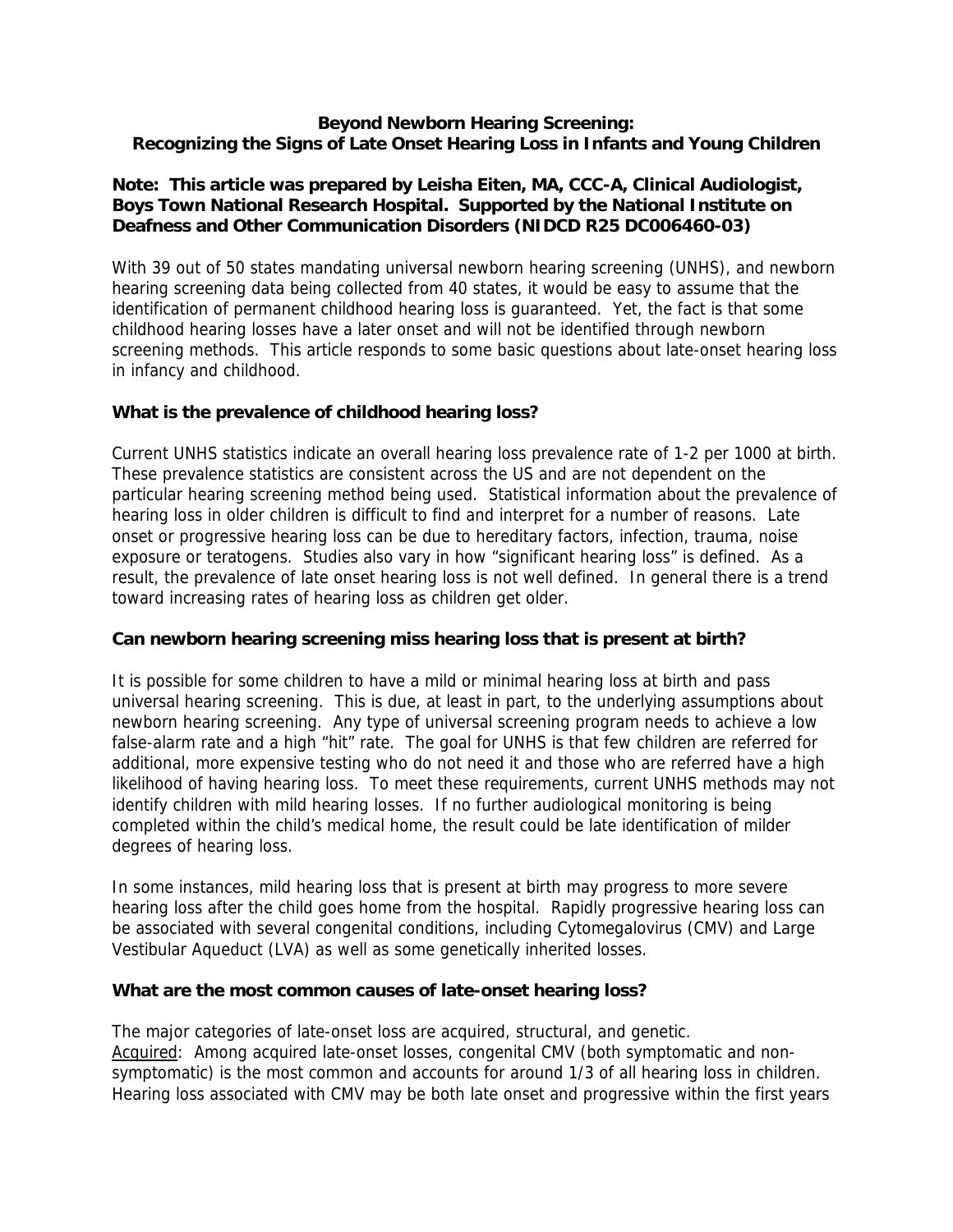of life. Even asymptomatic congenital CMV infection carries an increased risk of hearing loss. Hearing loss prevalence rates of 7-15% in asymptomatic cases have been reported. Congenital symptomatic CMV infection carries greater risk for hearing loss and a higher percentage of children with active CMV symptoms at birth have hearing loss identified through UNHS, with further progression reported within the first 2-3 years (Fowler, et al 1997; Barbi, et al 2003). Other childhood illnesses may also cause hearing loss. These include viral or bacterial meningitis, mumps and other viral infections that cause a high fever or central sequelae. Head trauma with skull fracture is one type of traumatic late-onset loss. Chemotherapeutic agents containing platinum, such as cisplatin, are among the best known ototoxic medications.

Structural: Structural causes of late-onset hearing loss may occur with a number of syndromes. Structural deformities of the cochlea such as LVA and Mondini malformation are congenital but not always related to a specific syndrome. Cochlear malformations affect hearing differently in different children. Some hearing losses may occur earlier and others may not present until later childhood. Structural malformations of the inner ear are associated with sudden and extreme progression and fluctuation of hearing.

Genetic: Genetic causes of late-onset hearing loss may be syndromic or non-syndromic. Full explanations of specific syndrome characteristics can be found online on OMIM, the Online Mendelian Index in Man at [http://www.ncbi.nlm.nih.gov/entrez/query.fcgi?db=OMIM.](http://www.ncbi.nlm.nih.gov/entrez/query.fcgi?db=OMIM)

Syndromic losses include:

- Pendred's Syndrome, which is associated with LVA
- Branchio-Oto-Renal Syndrome (BOR), associated with Mondini deformities
- Alports Syndrome with progressive renal failure and late occurring, progressive hearing loss
- Stickler Syndrome, a connective tissue syndrome with late occurring vision problems and hearing loss
- Usher Syndrome with progressive blindness and deafness. Usher Type I is associated with more severe hearing loss, lack of vestibular function and blindness. Types II and III typically show less severe hearing loss, less severe vestibular effects and more residual vision, with Type III occurring rarely
- Neurofibromatosis Type II with progressive hearing loss resulting from auditory nerve tumors
- Other neurodegenerative syndromes may be associated with late onset hearing loss, but are not as common as the syndromes listed above (e.g. Refsum Disease)

Non-syndromic losses include:

- Dominant-progressive hearing loss
- Family history of late-occurring hearing loss
- Connexin 26, which may have late-onset hearing loss in rare occurrences. A small number of studies have shown progressive hearing loss with Connexin 26

## **What are the main risk factors associated with late-onset loss?**

- Congenital CMV infection
- Meningitis or mumps infections
- Family history of late-onset hearing loss